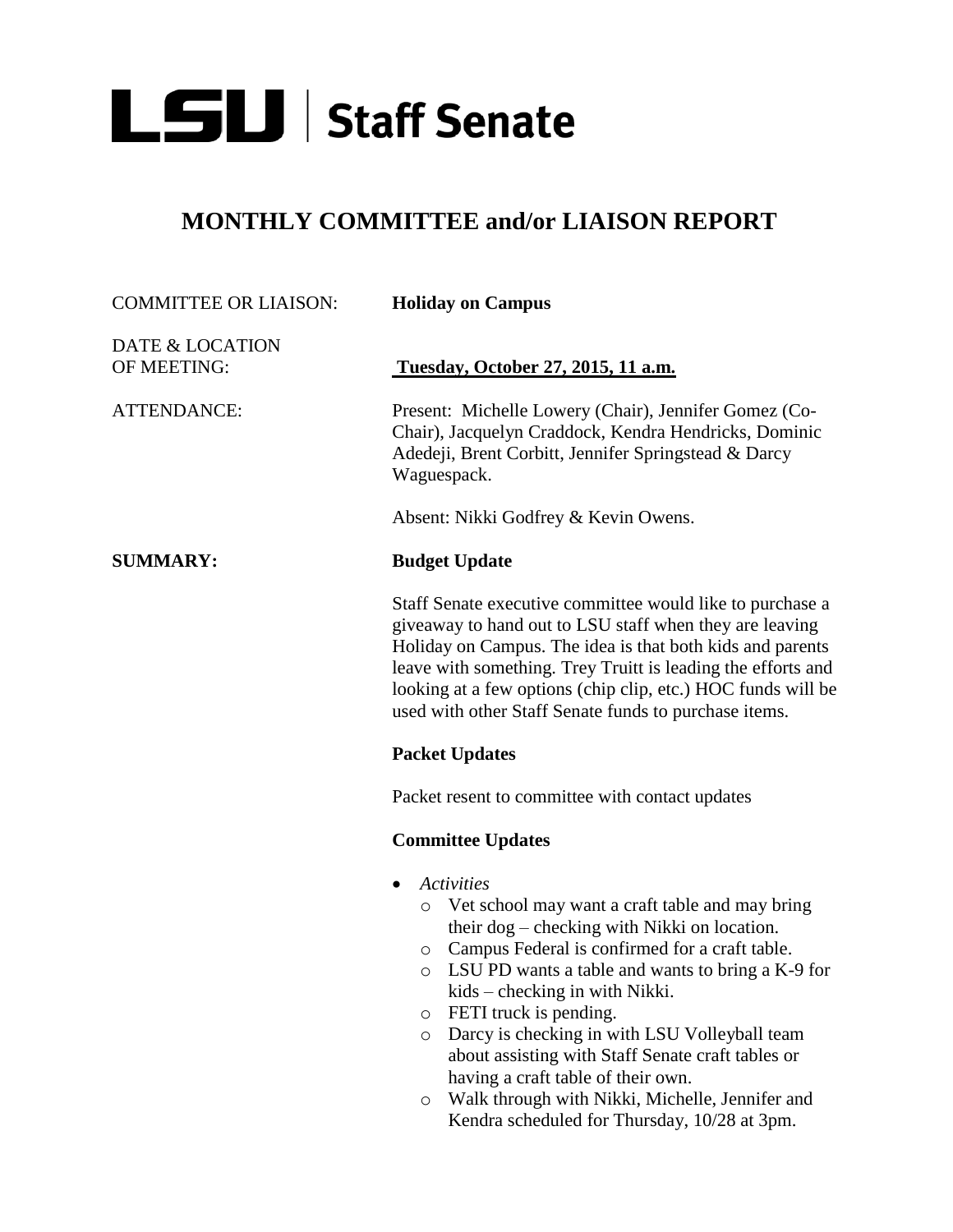- o Darcy is working on list of crafts to be purchased
- o Staff Senate craft tables 6 tables (coloring sheet, Letters to Santa, 4 crafts)
- o Campus Federal 1 table
- o LSU Police 1 table
- o Vet Med 1 table
- $O$  UREC 1 table
- *Facilities and Decorations*
	- o Kendra checking with Nikki on whether poinsettias are needed. Jennifer S. will ask Fred for deadline to order for this year.
- *Entertainment*
	- o Melonie collected quotes from X-treme Talent, 225 Inflatables, the Cartoon Man and Joe Hines (caricaturist).
	- o Melonie is still working with 225 Inflatables on a quote for 3 assistants to help with carnival inflatable.
	- o Toys for Tots and 2 dressed Marines are confirmed
	- o Jennifer is checking with Food Pantry donation and delivery.
	- o Melonie is still looking for Christmas bags for Staff Senate to fill with holiday candy at November meeting.
	- o Two princesses from Rent-A-Princess are now confirmed (The First Princess and the Scottish Princess).
	- o Homecoming King/Queen just announced so waiting on confirmation.
	- o Michelle is checking with Miss Louisiana and Miss Greater Baton Rouge to see if they are LSU students or graduates. If so they may approve an appearance at no charge to LSU.
- *Publicity*
	- Confirmed that we are moving forward with Holiday Tree image. Jacquelyn is working on updating the image and will send to Jennifer G. if she needs graphic design assistance.
- *Refreshments*
	- o Nine (9) volunteers are needed (3 shifts/3 volunteers)
	- o Estimated to run out of food from 7:45-8:00 pm.
	- o Minimal clean up expected.
- *Volunteers*
	- o Jennifer S. created a sign up genius survey.